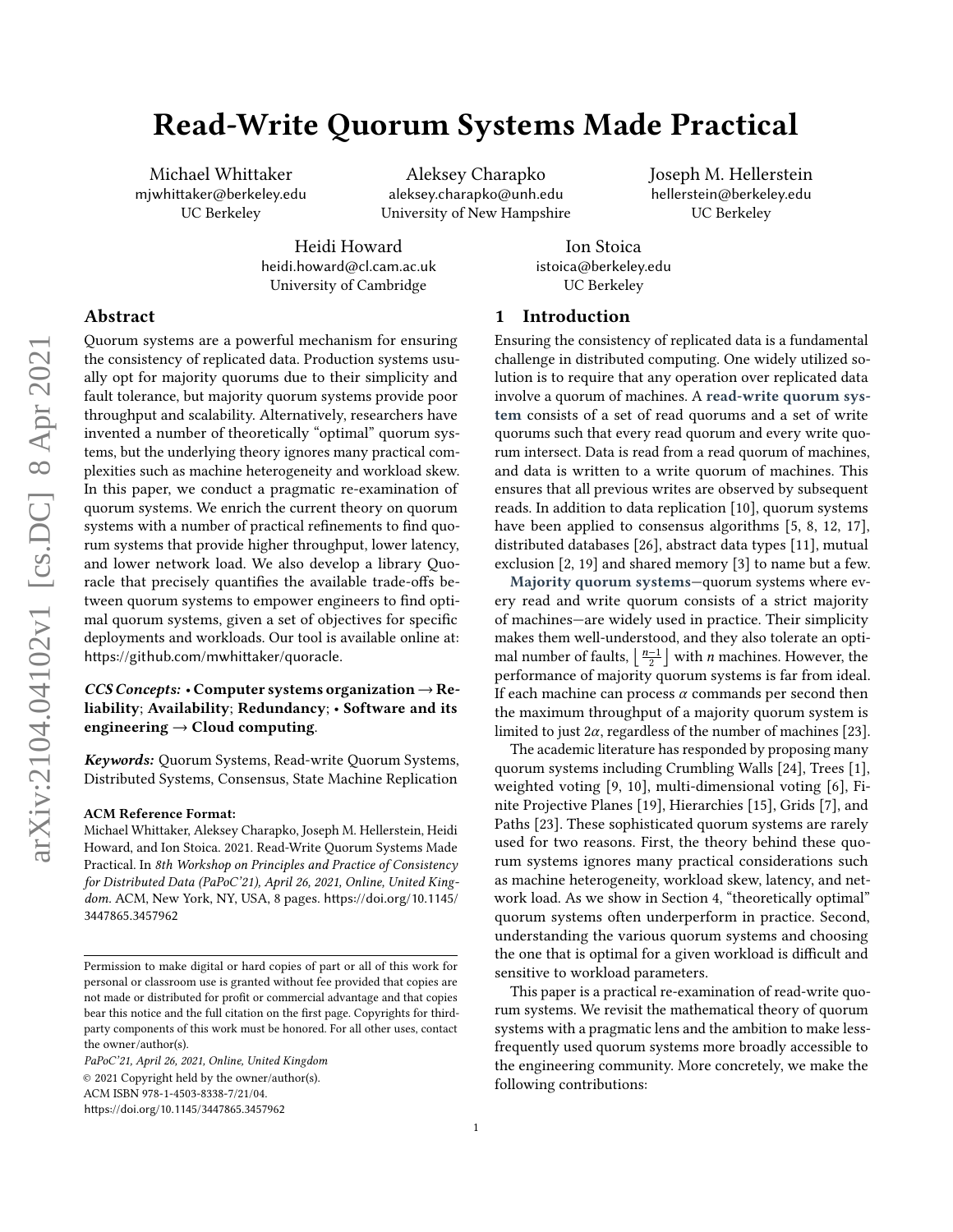- 1. We add a number of practical refinements to the theory of read-write quorum systems ([§2\)](#page-1-0). We extend definitions to accommodate heterogeneous machines and shifting workloads; we introduce the notion of  $f$ -resilient strategies to make it easier to trade off performance for fault tolerance; and we integrate metrics of latency and network load ([§3\)](#page-2-0).
- 2. We develop a Python library, called Quoracle (Quorum Oracle), that allows users to model, analyze, and optimize read-write quorum systems ([§3\)](#page-2-0). We also provide a heuristic search procedure to find quorum systems that are optimized with respect to a number of user provided objectives and constraints. Given the complex trade-off space, we believe that using an automated assistance library like ours is the only realistic way to find good quorum systems.
- 3. We perform a case study showing how to use Quoracle to find quorum systems that provide  $2\times$  higher throughput or 3× lower latency than naive majority quorums ([§4\)](#page-5-0).

# <span id="page-1-0"></span>2 Definitions

In this section, we present definitions adapted from the existing theory on quorum systems [\[13,](#page-7-18) [23\]](#page-7-11).

#### <span id="page-1-3"></span>2.1 Read-Write Quorum Systems

Given a set  $X = \{x_1, \ldots, x_n\}$ , a read-write quorum sys-tem [\[23\]](#page-7-11) over X is a pair  $Q = (R, W)$  where

- 1.  $R$  is a set of subsets of  $X$  called read quorums,
- 2.  $W$  is a set of subsets of  $X$  called write quorums, and
- 3. every read quorum intersects every write quorum. That is, for every  $r \in R$  and  $w \in W$ ,  $r \cap w \neq \emptyset$ .<sup>[1](#page-1-1)</sup>

For example, the majority quorum system over the set  $X =$  ${a, b, c}$  is  $Q_{\text{maj}} = (R, W)$  where  $R = W = { {a, b}, {b, c}, {a, c} }.$ If every read quorum intersects every write quorum, then any superset of a read quorum intersects any superset of a write quorum. Thus, if a set  $r$  is a superset of any read quorum in  $R$ , we consider  $r$  a read quorum as well. Similarly, if a set  $w$  is a superset of any write quorum in  $W$ , we consider  $w$ a write quorum. For example, we consider the set  ${a, b, c}$  a read and write quorum of  $Q_{\text{maj}}$  even though the set  $\{a, b, c\}$ is not listed explicitly in  $R$  or  $W$ .

It is notationally convenient to denote sets of read and write quorums over a set  $X$  as boolean expressions over X [\[13\]](#page-7-18). For example, we can represent the set  $\{\{a, b\}, \{b, c\},\}$  ${a, c}$  as the expression  $(a \wedge b) \vee (b \wedge c) \vee (a \wedge c)$ , which we abbreviate as  $ab + bc + ac$ . Equivalently, we can express the set as  $a(b + c) + bc$ ,  $b(a + c) + ac$ , or  $c(a + b) + ab$ . As another example, consider the 2 by 3 grid quorum system  $Q_{2\times 3}$  over the set  $X = \{a, b, c, d, e, f\}$  as shown in Figure [1.](#page-1-2) Every row is a read quorum, and every column is a write quorum. Concretely,  $Q_{2\times3} = (abc + def, ad + be + cf)$ .

<span id="page-1-2"></span>

(a) Read quorums  $abc + def$ (**b**) Write quorums  $ad + be + cf$ 

**Figure 1.** The 2 by 3 grid quorum system  $Q_{2\times 3}$ .

In practice,  $X$  might be a set of machines, a set of locks, a set of memory locations, and so on. In this paper, we assume that  $X$  is a set of machines we call nodes. We assume that protocols contact a read quorum of nodes to perform a read and contact a write quorum of nodes to perform a write.

### 2.2 Fault Tolerance

Unfortunately machines fail, and when they do, some quorums become unavailable. For example, if node  $a$  from the 2 by 3 grid quorum system  $Q_{2\times3}$  fails, then the read quorum  $\{a, b, c\}$  and the write quorum  $\{a, d\}$  are unavailable. The read fault tolerance of a quorum system is the largest number  $f$  such that despite the failure of any  $f$  nodes, some read quorum is still available. Write fault tolerance is defined similarly, and the fault tolerance of a quorum system is the minimum of its read and write fault tolerance. For example, the read fault tolerance of  $Q_{2\times 3}$  is 1 and the write fault tolerance is 2, so the fault tolerance is 1.

#### 2.3 Load & Capacity

A protocol uses a strategy to decide which quorums to contact when executing reads and writes [\[23\]](#page-7-11). Formally, a strategy for a quorum system  $Q = (R, W)$  is a pair  $\sigma = (\sigma_R, \sigma_W)$ where  $\sigma_R : R \to [0, 1]$  and  $\sigma_W : W \to [0, 1]$  are discrete probability distributions over the quorums of R and W.  $\sigma_R(r)$ is the probability of choosing read quorum r, and  $\sigma_W(w)$ is the probability of choosing write quorum  $w$ . A uniform strategy is one where each quorum is equally likely to be chosen (i.e.  $\sigma_R(r) = \frac{1}{|R|}, \sigma_W(w) = \frac{1}{|W|}$  for every r and w).

For a node  $x \in X$ , let load<sub> $\sigma_R(x)$ </sub> be the probability that x is chosen by  $\sigma_R$  (i.e. the probability that  $\sigma_R$  chooses a read quorum that contains  $x$ ). This is called the read load on  $x$ . Define load<sub> $\sigma_W(x)$ </sub>, the write load, similarly. Given a workload with a read fraction  $f_r$  of reads, the load on  $x$  is the probability that  $x$  is chosen by strategy  $\sigma$  and is equal to  $f_r \text{load}_{\sigma_R}(x) + (1 - f_r) \text{load}_{\sigma_W}(x).$ 

The most heavily loaded node is a throughput bottleneck, and its load is what we call the load of the strategy. The load of a quorum system is the load of the optimal strategy (i.e. the strategy that achieves the lowest load). If a quorum system has load L, then the inverse of the load,  $\frac{1}{L}$ , is called the capacity of the quorum system. The capacity of a quorum system is directly proportional to the quorum system's maximum achievable throughput.

<span id="page-1-1"></span><sup>&</sup>lt;sup>1</sup>Note that some papers (e.g.  $[7, 15]$  $[7, 15]$  $[7, 15]$ ) use a more restrictive definition of read-write quorum systems which additionally requires that any two write quorums intersect.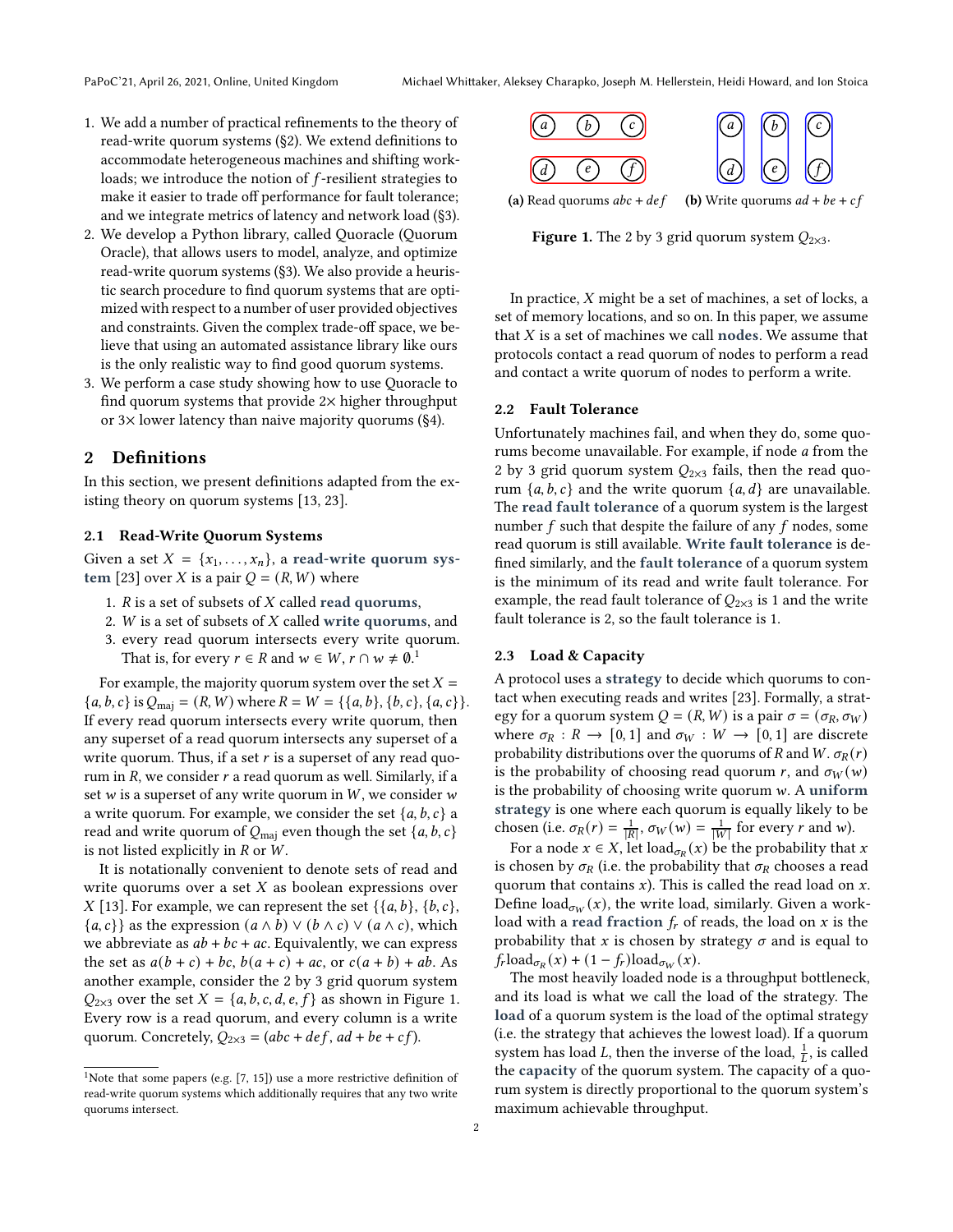For example, consider a 100% read workload (i.e. a workload with read fraction  $f_r = 1$ ) and consider again the grid quorum system  $Q_{2\times 3}$  in Figure [1.](#page-1-2) The optimal strategy is a uniform strategy that selects both read quorums equally likely. Thus, the load of  $Q_{2\times 3}$  is  $\frac{1}{2}$ , and its capacity is 2. If every node can process  $\alpha$  commands per second, then the quorum system can process  $2\alpha$  commands per second in aggregate. Alternatively, consider a 100% write workload with a read fraction  $f_r = 0$ . The optimal strategy is again uniform. Because there are three write quorums, the load is  $\frac{1}{3}$ , and the capacity is 3. The quorum system can process  $3\alpha$  commands per second under this workload. Finally, with  $f_r = \frac{1}{2}$  (i.e. a workload with 50% reads and 50% writes), the quorum system's capacity is  $\frac{12}{5}$ .

# <span id="page-2-0"></span>3 Practical Refinements in Quoracle

In this section, we augment the theory of read-write quorum systems with a number of practical considerations and demonstrate their use in our Python library Quoracle.

#### 3.1 Quorum Systems, Capacity, Fault Tolerance

Quoracle allows users to form arbitrary read-write quorum systems and compute their capacity and fault tolerance. For example, in Figure [2,](#page-2-1) we construct and analyze the majority quorum system on nodes  $\{a, b, c\}$ . As in Section [2.1,](#page-1-3) readwrite quorum systems are constructed from a set of read or write quorums expressed as a boolean expression over the set of nodes.

<span id="page-2-1"></span>

| a, b, $c = Node('a')$ , $Node('b')$ , $Node('c')$ |     |         |
|---------------------------------------------------|-----|---------|
| majority = $QuorumSystem(reads=a*b + b*c + a*c)$  |     |         |
| print(majority.fault_tolerance())                 | # 1 |         |
| print(majority.load(read_fraction=1))             |     | # $2/3$ |
| print(majority.capacity(read_fraction=1)) # 3/2   |     |         |

#### Figure 2. Quorum systems, capacity, and fault tolerance.

Note that the user only has to specify one set of quorums rather than both because we automatically construct the optimal set of complementary quorums using the existing body of literature that relates read-write quorum systems to monotone boolean functions [\[13\]](#page-7-18). Specifically, given a boolean expression  $e$ , the dual of  $e$ , denoted dual( $e$ ) is the expression formed by swapping logical and (∧) with logical or (∨) in e. For example, dual( $ab$ ) =  $a + b$ , dual( $a + b$ ) =  $ab$ , and dual( $a(b+c)+de$ ) = ( $a+bc$ )( $d+e$ ). As described in [\[13\]](#page-7-18), given a boolean expression  $e_R$  representing a set of read quorums over a set  $X$ , the optimal set of complementary write quorums is  $e_W = \text{dual}(e_R)$ . Similarly, given an expression  $e_W$  representing a set of write quorums, the optimal set of complementary read quorums is  $e_R = \text{dual}(e_W)$ . This is how Quoracle computes write quorums when only a set of read quorums is given (and vice versa).

Quoracle computes the load of a quorum system using linear programming [\[23\]](#page-7-11). Specifically, given a read-write quorum system  $Q = (R, W)$  over a set X with read fraction  $f_r$ , we introduce a load variable L, a variable  $p_r$  for every  $r \in R$ , and a variable  $p_w$  for every  $w \in W$ . The linear program computes the optimal strategy  $\sigma^* = (\sigma_R^*, \sigma_W^*)$ . L represents the load of  $\sigma^*$ ,  $p_r$  represents  $\sigma^*_{R}(r)$ , and  $p_w$  represents  $\sigma^*_{W}(w)$ . The linear program minimizes  $L$  with the following constraints. First,  $0 \le p_r, p_w \le 1$  for every  $p_r$  and  $p_w$ . Second,  $\sum_{r \in R} p_r = 1$ and  $\sum_{w \in W} p_w = 1$ . These two constraints ensure that strategies  $\sigma_R^*$  and  $\sigma_W^*$  are valid probability distributions. Third, for every  $x \in X$ ,

$$
f_r\left(\sum_{\{r\in R\,|\,x\in r\}}p_r\right) + (1 - f_r)\left(\sum_{\{w\in W\,|\,x\in w\}}p_w\right) \le L
$$

This constraint ensures that the load on node  $x$  is less than or equal to  $L$ .

Quoracle computes the fault tolerance of a quorum system using integer programming. First, we form an integer program to compute read fault tolerance. We introduce a variable  $v_x \in \{0, 1\}$  for every  $x \in X$ . Intuitively, if  $v_x = 1$ , it means node *x* has failed, and if  $v_x = 0$ , it means node *x* is alive. We minimize  $\sum_{x \in X} v_x$  with the constraint that for every  $r \in R$ ,  $\sum_{x \in r} v_x \ge 1$ . By minimizing  $\sum_{x \in X} v_x$ , we try to fail as few nodes as possible. The constraint  $\sum_{x \in r} v_x \ge 1$ ensures that at least one node from  $r$  has failed. We then compute the read fault tolerance as  $f = (\sum_{x \in X} v_x) - 1$ .  $f + 1$ is the minimum number of nodes we can fail to eliminate all read quorums, so the quorum system can tolerate as many as  $f$  failures. We solve for the write fault tolerance in the same way. The fault tolerance is the minimum of the read and write fault tolerance.

#### 3.2 Heterogeneous Nodes

Quorum system theory implicitly assumes that all nodes are equal. In reality, nodes are often heterogeneous. Some are fast, and some are slow. Moreover, nodes can often process more reads per second than writes per second. We revise the theory by associating every node  $x$  with its read and write capacity, i.e. the maximum number of reads and writes the node can process per second. We redefine the read load imposed by a strategy  $\sigma = (\sigma_R, \sigma_W)$  on a node x as the probability that  $\sigma_R$  chooses x divided by the read capacity of x. We redefine the write load similarly. By normalizing a node's load with its capacity, we get a more intuitive definition of a quorum system's capacity. Now, the capacity of a quorum system is the maximum throughput that it can support.

Quoracle allows users to annotate nodes with read and write capacities. For example, in Figure [3,](#page-3-0) we construct a 2 by 2 grid quorum system where nodes  $a$  and  $b$  can process 100 writes per second, but nodes  $c$  and  $d$  can only process 50 writes per second. We also specify that every node can process reads twice as fast as writes. With a read fraction of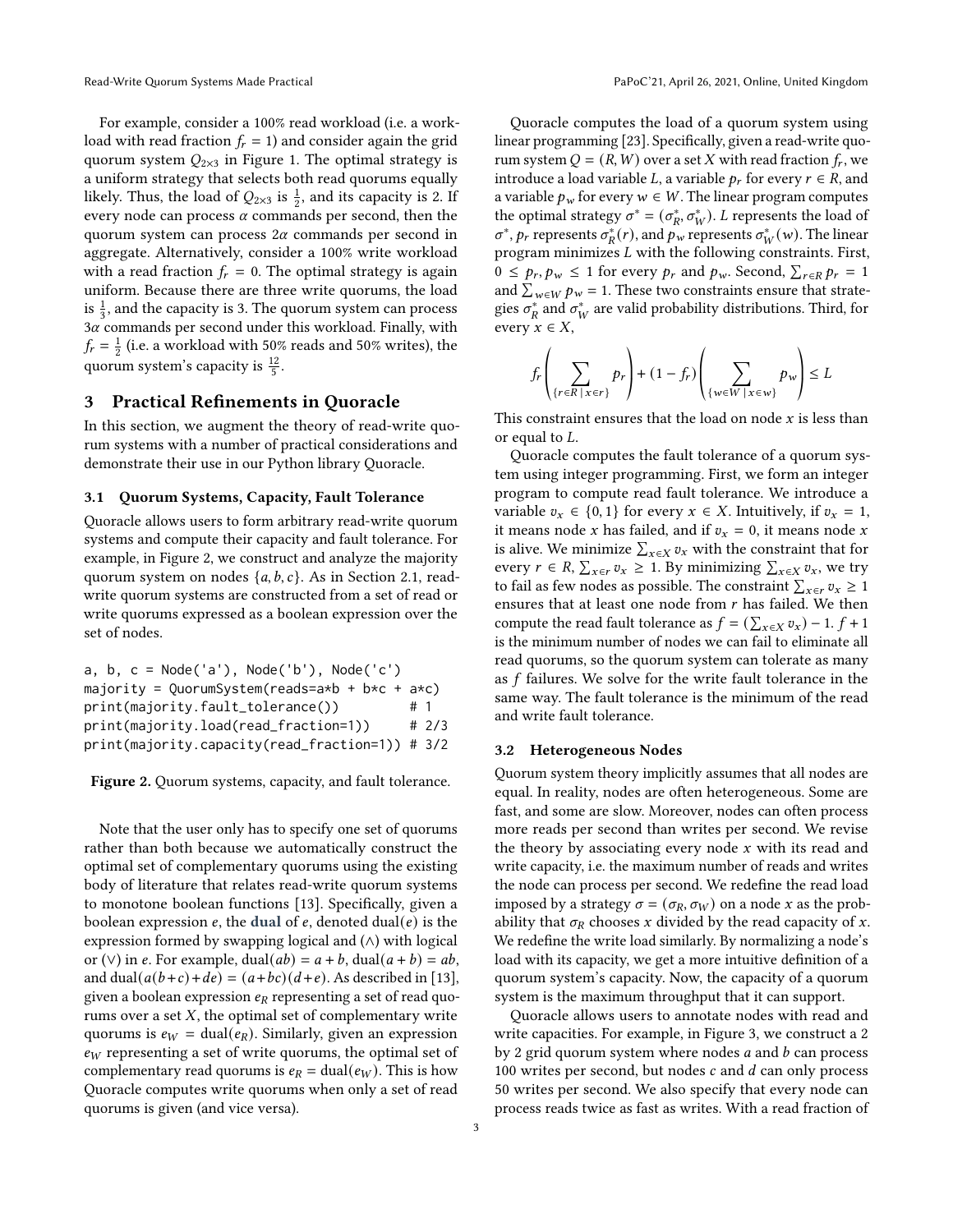1, the quorum system has a capacity of 300 commands per second using a strategy that picks the read quorum  $\{a, b\}$ twice as often as the read quorum  ${c, d}$ . As we decrease the fraction of reads, the capacity decreases since the nodes process reads faster than writes.

```
a = Node('a', write_cap=100, read_cap=200)
b = Node('b', write_cap=100, read_cap=200)
c = Node('c', write_cap=50, read_cap=100)
d = Node('d', write_cap=50, read_cap=100)
grid = QuorumSystem(reads=a*b + c*d)
print(grid.capacity(read_fraction=1)) # 300
print(grid.capacity(read_fraction=0.5)) # 200
print(grid.capacity(read_fraction=0)) # 100
```
Figure 3. Heterogeneous nodes with different capacities.

To compute the load and capacity of a read-write quorum systems with different read and write capacities, Quoracle modifies its linear program by normalizing every node's load by its capacity. Specifically, for every node  $x \in X$ , it uses the following constraint where  $\text{cap}_R(x)$  and  $\text{cap}_W(x)$  are the read and write capacities of node  $x$ :

$$
\left(\frac{f_r}{\operatorname{cap}_R(x)} \sum_{\{r \in R \mid x \in r\}} p_r\right) + \left(\frac{1 - f_r}{\operatorname{cap}_W(x)} \sum_{\{w \in W \mid x \in w\}} p_w\right) \le L
$$

#### 3.3 Workload Distributions

Capacity is defined with respect to a fixed read and write fraction, but in reality, workloads skew. To accommodate workload skew, we consider a discrete probability distribution over a set of read fractions and redefine the capacity of a quorum system to be the capacity of the strategy  $\sigma$  that maximizes the expected capacity with respect to the distribution. For example, in Figure [4,](#page-3-1) we construct the quorum system with read quorums  $ac + bd$ , and we define a workload that has 0% reads  $\frac{10}{18}$ th of the time, 25% reads  $\frac{4}{18}$ th of the time, and so on. In Figure [4,](#page-3-1) we see the optimal strategy  $\sigma$  has an expected capacity of 159 commands per second.

```
grid = QuorumSystem(reads=a*c + b*d)
fr = {0.00: 10/18, 0.25: 4/18, 0.50: 2/18,
      0.75: 1/18, 1.00: 1/18}
sigma = grid.strategy(read_fraction=fr)
print(sigma.capacity(read_fraction=fr)) # 159
```


In Figure [5,](#page-3-2) we plot strategy  $\sigma$ 's capacity as a function of read fraction. We also plot the capacities of strategies  $\sigma_{0.0}$ ,  $\sigma_{0.25}, \sigma_{0.50}, \sigma_{0.75},$  and  $\sigma_{1.0}$  where  $\sigma_{f_r}$  is the strategy optimized for a fixed workload with a read fraction of  $f_r$ . We see that strategy  $\sigma$  does not always achieve the maximum capacity for

<span id="page-3-2"></span>

Figure 5. Strategy capacities with respect to read fraction

any individual read fraction, but it achieves the best expected capacity across the distribution.

Note that strategy  $\sigma$  performs well across all workloads drawn from the distribution without having to know the current read fraction. Alternatively, if we are able to monitor the workload and deduce the current read fraction, we can pre-compute a set of strategies that are optimized for various read fractions and dynamically select the one that is best for the current workload.

To compute the load and capacity of a read-write quorum system with a distribution of read fractions, Quoracle again modifies its linear program. Rather than minimizing a single load variable L, we have one load variable  $L_f$  for every possible value of  $f_r$  and minimize their sum, weighted according to their distribution. For every node  $x \in X$  and every value of read fraction  $f_r$ , the linear program has the constraint:

$$
\left(\frac{f_r}{\operatorname{cap}_R(x)} \sum_{\{r \in R \mid x \in r\}} p_r\right) + \left(\frac{1 - f_r}{\operatorname{cap}_W(x)} \sum_{\{w \in W \mid x \in w\}} p_w\right) \le L_{f_r}
$$

#### 3.4 f-resilient Strategies

Many protocols that deploy read-write quorum systems actually contact more nodes than is strictly necessary when executing a read or a write. Rather than contacting a quorum to perform a read or write, these protocols contact every node. Contacting every node leads to suboptimal capacity, but it is less sensitive to stragglers and node failures. For example, if we contact only a quorum of nodes and one of the nodes in the quorum fails, then we have to detect the failure and contact a different quorum. This can be slow and costly. Typically, industry practitioners have chosen between these two extremes: either send messages to every node or send messages to the bare minimum number of nodes (i.e. a quorum)  $[4, 14, 16, 18, 22, 25]$  $[4, 14, 16, 18, 22, 25]$  $[4, 14, 16, 18, 22, 25]$  $[4, 14, 16, 18, 22, 25]$  $[4, 14, 16, 18, 22, 25]$  $[4, 14, 16, 18, 22, 25]$  $[4, 14, 16, 18, 22, 25]$  $[4, 14, 16, 18, 22, 25]$  $[4, 14, 16, 18, 22, 25]$  $[4, 14, 16, 18, 22, 25]$  $[4, 14, 16, 18, 22, 25]$ . We introduce the notion of  $f$ resilient strategies to show that this is not a binary decision, but rather a continuous trade-off.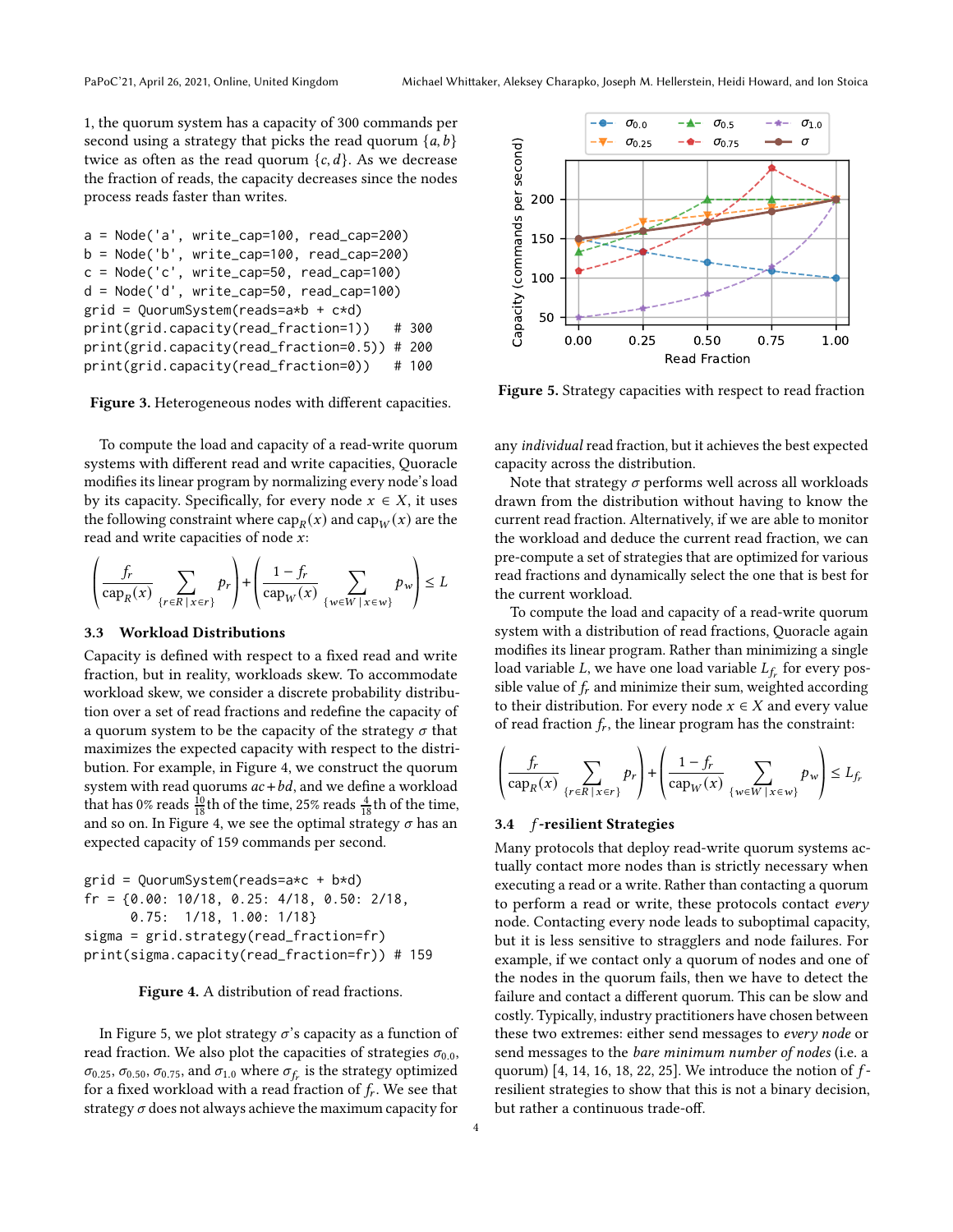Given a quorum system  $(R, W)$ , we say a read quorum  $r \in R$  is f-resilient for some integer f if despite removing any  $f$  nodes from  $r$ ,  $r$  is still a read quorum. We define  $f$ resilience for write quorums similarly. We say a strategy  $\sigma$  is *f*-resilient if it only selects *f*-resilient read and write quorums. An  $f$ -resilient strategy can tolerate any  $f$  failures or stragglers. The value of  $f$  captures the continuous tradeoff between capacity and resilience. As we increase  $f$ , we decrease capacity but increase resilience.

Quoracle allows users to compute optimal  $f$ -resilient strategies and their corresponding capacities. For example, in Fig-ure [6,](#page-4-0) we compute the  $f$ -resilient capacity of a grid quorum system for  $f = 0$  and  $f = 1$ . Its 0-resilient capacity is 300, but its 1-resilient capacity is only 100. We then compute the -resilient capacities for the "read 2, write 3" quorum system. For this quorum system, every set of two nodes is a read quorum, and every set of three nodes is a write quorum. This quorum system has the same 0-resilient capacity as the grid but a higher 1-resilient capacity, showing that some quorum systems are naturally more resilient than others.

```
grid = QuorumSystem(reads=a*b + c*d)
print(grid.capacity(read_fraction=1, f=0)) # 300
print(grid.capacity(read_fraction=1, f=1)) # 100
read2 = QuorumSystem(reads=choose(2, [a,b,c,d]))
print(read2.capacity(read_fraction=1, f=0)) # 300
print(read2.capacity(read_fraction=1, f=1)) # 200
```
Figure 6. 0-resilient and 1-resilient strategies.

Quoracle computes *f*-resilient quorums using a bruteforce backtracking algorithm with pruning. Given a set of nodes  $X$ , Quoracle enumerates every subset of  $X$  and checks whether it is an  $f$ -resilient quorum. However, once an  $f$ resilient quorum is found, all supersets of the quorum are pruned from consideration.

#### 3.5 Latency and Network Load

Quorum system theory focuses on capacity and fault tolerance. We introduce two new practically important metrics. First, we introduce latency. We associate every node with a latency that represents the time required to contact the node. The latency of a quorum  $q$  is the time required to form a quorum of responses after contacting the nodes in  $q$ . The latency of a strategy is the expected latency of the quorums that it selects. The lower the latency, the better. Note that if a quorum is  $f$ -resilient, we only need to collect responses from at most all but  $f$  of the nodes in order to form a quorum, so the latency of a quorum can be less than the latency required to hear back from every node in the quorum.

Second, we introduce network load. When a protocol executes a read or write, it sends messages over the network to every node in a quorum, so as the sizes of quorums increase, the number of network messages increases. The network

load of a strategy is the expected size of the quorums it chooses. The lower the network load, the better.

In isolation, optimizing for latency or network load is trivial, but balancing capacity, fault tolerance, latency, and network load simultaneously is very complex. Quoracle allows users to find strategies that are optimal with respect to capacity, latency, or network load with constraints on the other metrics. For example, in Figure [7,](#page-4-1) we specify the latencies of the nodes in our 2 by 2 grid quorum system and then find the latency optimal strategy with a capacity no less than 150 and with a network load of at most 2. The optimal strategy has a latency of 3 seconds.

```
a = Node('a', write_cap=100, read_cap=200, latency=4)
b = Node('b', write\_cap=100, read\_cap=200, latency=4)c = Node('c', write_cap=50, read_cap=100, latency=1)
d = Node('d', write_cap=50, read_cap=100, latency=1)
grid = QuorumSystem(reads=a*b + c*d)
sigma = grid.strategy(read_fraction = 1,
                      optimize = 'latency',
                      capacitylimit = 150,
                      network_limit = 2)
print(sigma.latency(read_fraction=1)) # 3 seconds
```
Figure 7. Finding a latency-optimal strategy with capacity and network load constraints.

Quoracle again uses linear programming to optimize latency and network load. The latency of a quorum system is computed as follows where latency(r) and latency(w) are the latencies of read quorum  $r$  and write quorum  $w$ :

$$
f_r\left(\sum_{r \in R} p_r \cdot \text{latency}(r)\right) + (1 - f_r) \left(\sum_{w \in W} p_w \cdot \text{latency}(w)\right)
$$

The network load is computed as

$$
f_r\left(\sum_{r\in R} p_r \cdot |r|\right) + (1 - f_r) \left(\sum_{w\in W} p_w \cdot |w|\right)
$$

Note that in reality, the relationships between load, latency, and network load are complex. For example, as the load on a node increases, the latencies of the requests sent to it increase. Moreover, the clients that communicate with the nodes in a quorum system may experience different latencies based on where they are physically located. We leave these complexities to future work.

## 3.6 Quorum System Search

Thus far, we have demonstrated how Quoracle makes it easy to model, analyze, and optimize a specific hand-chosen quorum system. Quoracle also implements a heuristic based search procedure to find good quorum systems. For example, in Figure [8,](#page-5-1) we search for a quorum system over the nodes  ${a, b, c, d}$  optimized for latency with a capacity of at least 150 and a network load of at most 2. The search procedure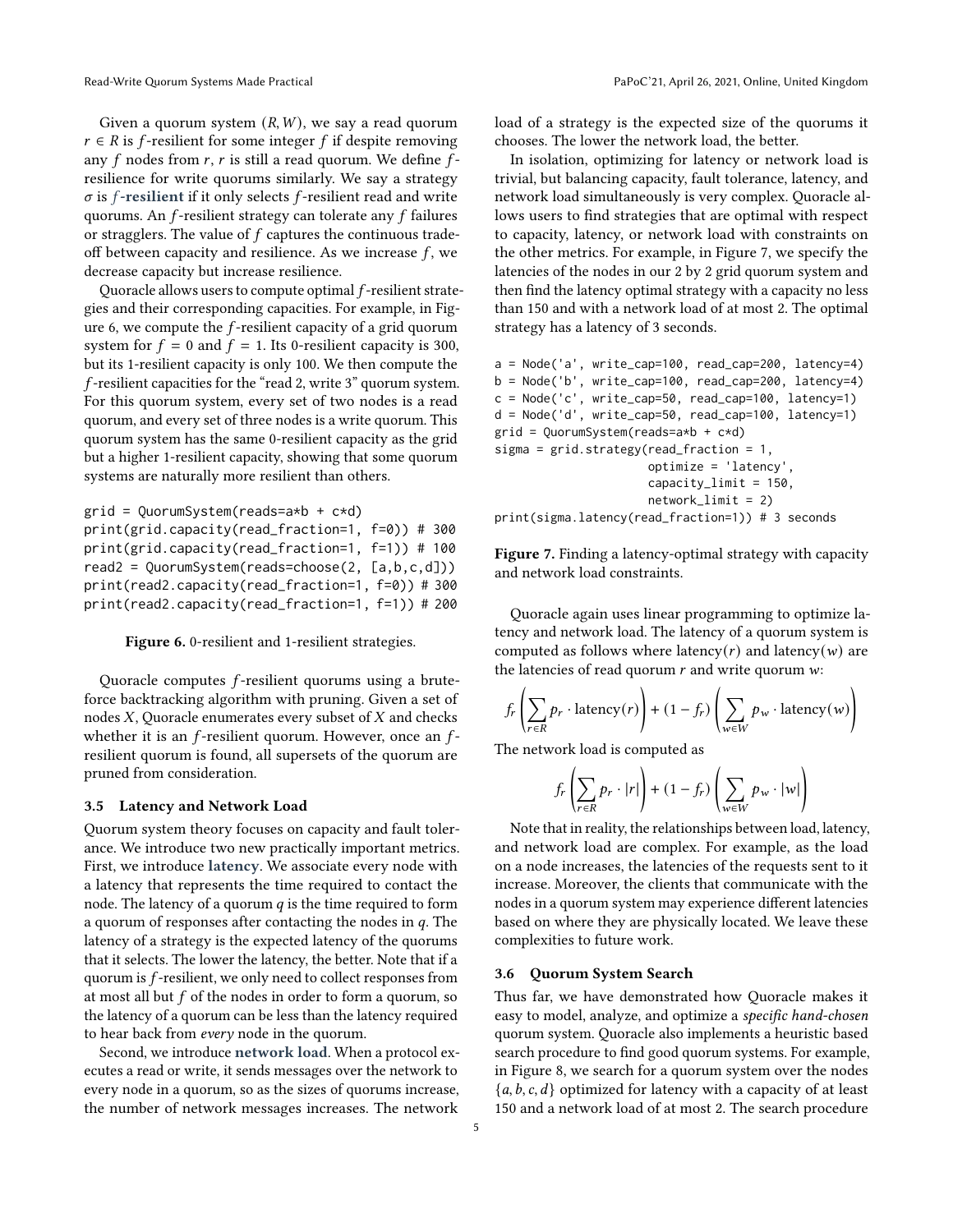returns the quorum system with read quorums  $a + b + c + d$ and write quorums *abcd*, and with the read strategy that picks  $c$  one third of the time and  $d$  two thirds of the time.

```
qs, sigma = search(nodes = [a, b, c, d],
                   read_fraction = 1,
                   optimize = 'latency',
                   capacity_limit = 150,
                   network_limit = 2)
print(qs) # reads=a+b+c+d, writes=a*b*c*d
print(sigma) # c: 1/3, d: 2/3
print(sigma.latency(read_fraction=1)) # 1 second
print(sigma.capacity(read_fraction=1)) # 150
```
Figure 8. Searching the space of quorum systems.

Given a list of expressions  $\bar{e} = e_1, \ldots, e_n$ , let choose( $k; \bar{e}$ ) be the disjunction of the conjunction of every set of  $k$  expressions in  $\bar{e}$ . For example, choose(2;  $a, b, c$ ) =  $ab + ac + bc$ , and choose  $(1; a, b, c) = a + b + c$ . Given a boolean expression  $e$  representing a set of quorums, we say  $e$  is duplicate free if  $e$  can be expressed using logical or, logical and, and choose with every variable in  $e$  appearing exactly once. For example  $a + bc$  is duplicate free.  $ab + ac = a(b + c)$  is duplicate free.  $ab + ac + bc = \text{choose}(2; a, b, c)$  is duplicate free.  $ab + ace + de + dcb$  is not duplicate free.

Our search procedure exhaustively searches the space of all quorum systems that have read quorums expressible by a duplicate free expression. The search procedure heuristically explores simpler expressions first. Specifically, it enumerates expressions in increasing order of their depth when represented as an abstract syntax tree. Because the search space is enormous, users can specify a timeout.

# <span id="page-5-0"></span>4 Case Study

In this section, we present a hypothetical case study that demonstrates how to use Quoracle in a realistic setting. Assume we have five nodes. Nodes  $a$ ,  $c$ , and  $e$  can process 2,000 writes per second, while nodes  $b$  and  $d$  can only process 1,000 writes per second. All nodes process reads twice as fast as writes. Nodes  $a$  and  $b$  have a latency of 1 second; nodes  $c$ ,  $d$ , and  $e$  have latencies of 3, 4, and 5 seconds. We observe a workload with roughly equal amounts of reads and writes with a slight skew towards being read heavy. In Figure [9,](#page-5-2) we use Quoracle to model the nodes and workload distribution.

Assume we have already deployed a majority quorum system with a uniform strategy, which has a capacity of 2,292 commands per second. We want to find a more load optimal quorum system. We consider three candidates. The first is the majority quorum system. The second is a staggered grid quorum system, illustrated in Figure [10a.](#page-5-3) The third is a quorum system based on paths through a two-dimensional grid

illustrated in Figure [10b.](#page-5-3) This quorum system has theoretically optimal capacity [\[23\]](#page-7-11). In Figure [11,](#page-5-4) we construct these three quorum systems and print their capacities.

```
a = Node('a', write_cap=2000, read_cap=4000, latency=1)
b = Node('b', write_cap=1000, read_cap=2000, latency=1)
c = Node('c', write\_cap=2000, read\_cap=4000, latency=3)d = Node('d', write_cap=1000, read_cap=2000, latency=4)
e = Node('e', write_cap=2000, read_cap=4000, latency=5)
fr = {0.9: 10/470, 0.8: 20/470, 0.7: 100/470,
      0.6: 100/470, 0.5: 100/470, 0.4: 60/470,
      0.3: 30/470, 0.2: 30/470, 0.1: 20/470}
```
Figure 9. Nodes and workload distribution.

<span id="page-5-3"></span>

(a) Staggered grid quorum system (b) Paths quorum system

Figure 10. The read quorums of the staggered grid and paths quorum systems. The optimal set of complementary write quorums is chosen automatically.

<span id="page-5-4"></span>

| $maj = QuorumSystem(reads = majority([a, b, c, d, e]))$ |  |
|---------------------------------------------------------|--|
| $grid = QuorumSystem(reads=a*b + c*d*e)$                |  |
| paths = $QuorumSystem(reads=axb + axc*e + dxe + dxc*b)$ |  |
| $print(maxicapacity(reads-fraction=fr))$ # 3,667        |  |
| $print(grid.capacity(reads_fraction=fr))$ # 4,200       |  |
| $print(paths.capacity(reads_friends=fr)$ # 4,125        |  |
|                                                         |  |

Figure 11. Quorum systems and their capacities.

The capacities are 3,667, 4,200, and 4,125 commands per second respectively, making the grid quorum system the most attractive. However, the grid quorum system is not necessarily optimal. In Figure [12,](#page-5-5) we perform a search for a quorum system optimized for capacity that is tolerant to one failure. The search takes 7 seconds on a laptop.

```
qs, sigma = search(nodes=[a, b, c, d, e],
                   fault_tolerance=1,
                   read_fraction=fr)
print(qs.capacity(read_fraction=fr)) # 5,005
```
Figure 12. Searching for a load-optimal quorum system.

The search procedure finds the quorum system with read quorums  $(c + bd)(a + e)$  which has a capacity of 5,005 commands per second. This is 1.19× better than the grid quorum system, and 2.18× better than the majority quorum system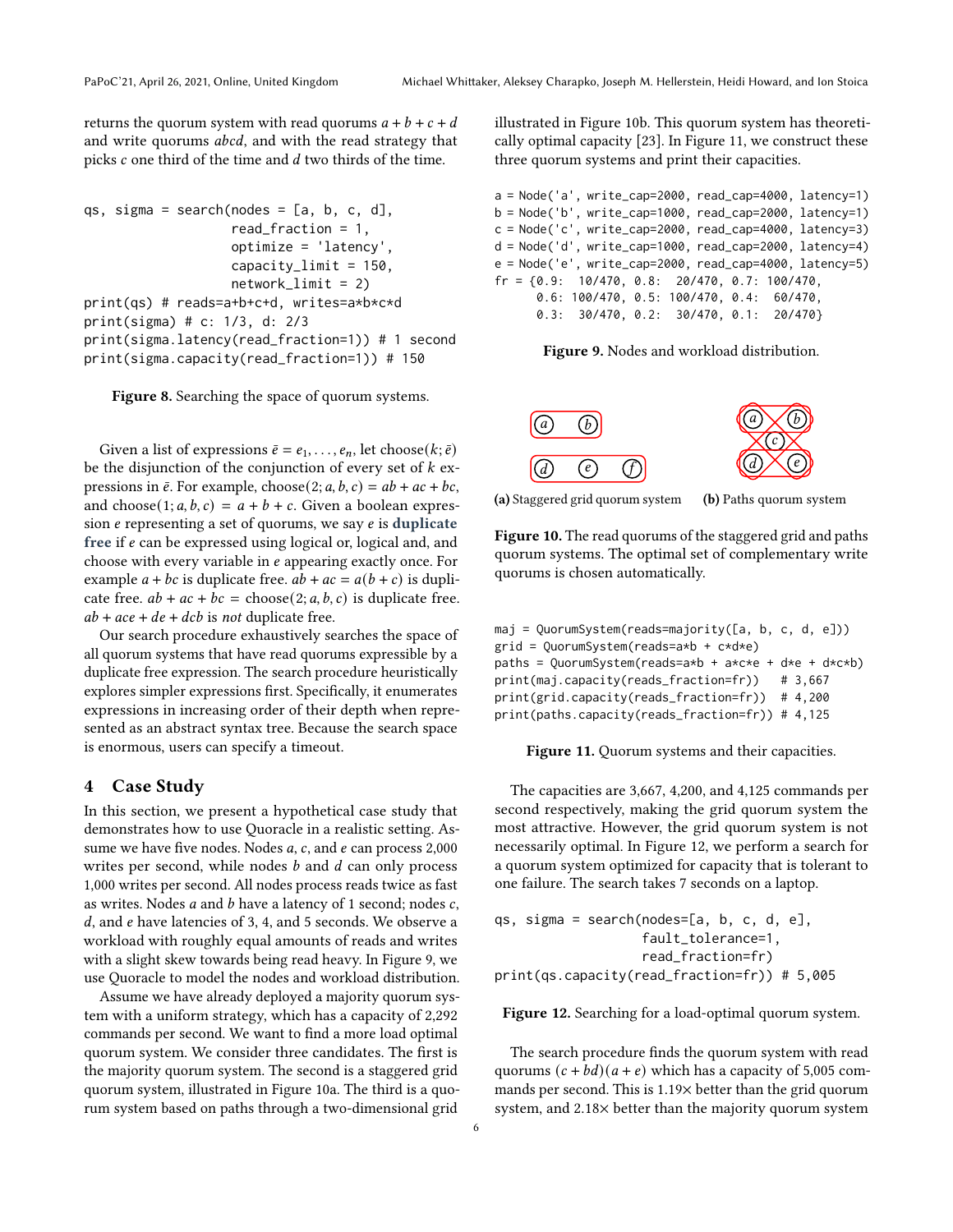with a naive uniform strategy. Assume hypothetically that we deploy this strategy to production. Months later, we introduce a component into our system that bottlenecks our throughput at 2,000 commands per second. Now, any capacity over 2,000 is wasted, so we search for a quorum system optimized for latency with a capacity of at least 2,000. We again consider our three quorum systems in Figure [13.](#page-6-0)

```
for qs in [maj, grid, paths]:
    print(qs.latency(read_fraction=fr,
                     optimize='latency',
                     capacity_limit=2000))
```
Figure 13. Latencies with a capacity constraint.

The quorum systems have latencies of 3.24, 1.95, and 2.43 seconds respectively, making the grid quorum system the most attractive. We again perform a search and find the quorum system with read quorums  $ab + acde + bcde$  achieves a latency of 1.48 seconds. This is 1.32× better than the grid and 3.04× better than a naive uniform strategy over a majority quorum system. The search again completes in 7 seconds. We hypothetically deploy this quorum system to production.

#### 5 Lessons Learned

#### 5.1 Naive Majority Quorums Underperform

Industry practitioners often use majority quorums because they are simple and have strong fault tolerance. Our case study shows that majority quorum systems with uniform strategies almost always underperform more sophisticated quorum systems in terms of capacity, latency, and network load. In Figure [14,](#page-6-1) we plot a stacked histogram of the throughput that every node in a majority quorum system obtains using a naive uniform strategy, with throughput broken down by quorums. We contrast this in Figure [15](#page-6-2) with the strategy found in Figure [12.](#page-5-5) The sophisticated quorum system assigns more work to machines with higher capacities, leading to a 2.18× increase in aggregate throughput.

#### 5.2 Optimal Is Not Always Optimal.

There is a large body of research on constructing "optimal" quorum systems [\[1,](#page-7-13) [7,](#page-7-17) [9,](#page-7-14) [15,](#page-7-16) [19,](#page-7-9) [23,](#page-7-11) [24\]](#page-7-12). For example, the paths quorum system is theoretically optimal, but in our case study, it has lower capacity and higher latency than the simpler grid quorum system. There are two reasons for this mismatch between theoretically and practically optimal. First, existing quorum system theory does not account for node heterogeneity and workload skew. Second, these quorum systems are only optimal in the limit, as the number of nodes tends to infinity.

# 5.3 The Trade-Off Space Is Complex

Constructing a quorum system of homogeneous nodes that is optimal in the limit for a fixed workload is difficult but

Read-Write Quorum Systems Made Practical **PapoC'21, April 26, 2021, Online, United Kingdom** 

<span id="page-6-1"></span>

Figure 14. A stacked histogram of the throughput of a simple majority quorum system with a naive uniform strategy. Write quorums are in blue, and read quorums are in red.

<span id="page-6-2"></span>

Figure 15. A stacked histogram of the throughput of the quorum system found by our heuristic search (i.e., the quorum system with read quorums  $(c + bd)(a + e)$ .

doable. When nodes operate at different speeds and workloads skew, finding an optimal quorum system that satisfies constraints on capacity, fault tolerance, latency, and network load becomes nearly impossible to do by hand. Moreover, small perturbations in any of these parameters can change the landscape of the optimal quorum systems. In our case study, for example, the search procedure finds two different quorum systems when optimizing for load and when optimizing for latency. We believe that using an automated assistance library like ours is the only realistic way to find good quorum systems.

## 6 Conclusion

Majority quorum systems have garnered the most attention due to their simplicity and well-understood properties. Our tool, called Quoracle, allows engineers to find more optimal quorum systems and strategies for a given set of constraints. With our tool, we not only show that majority quorum systems are not necessarily the best, but we also illustrate that some quorums that theoretically boast better performance are likely to underperform in practical conditions.